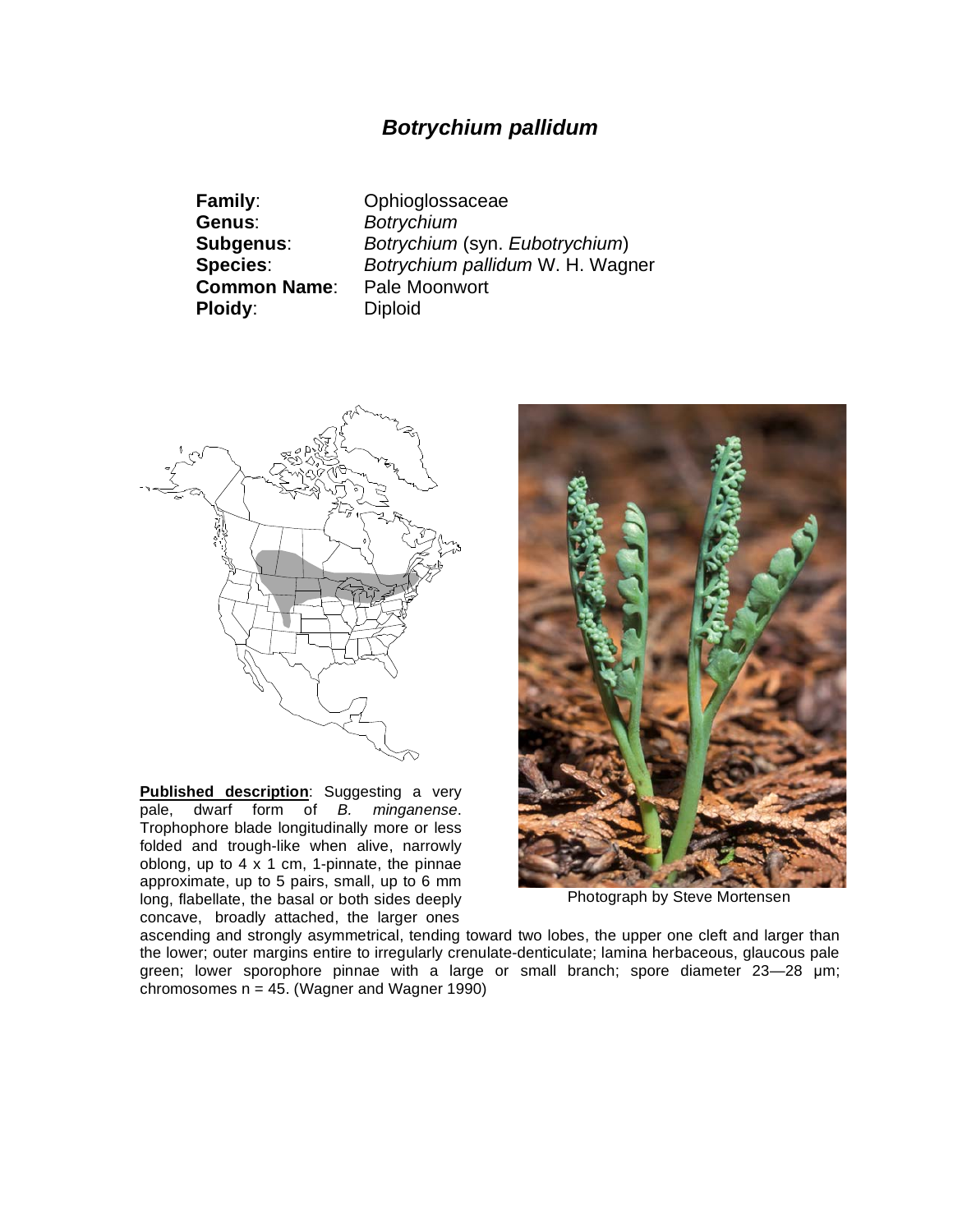## **Identification**

The trophophore of *Botrychium pallidum* is stalked, oblong in outline, and once pinnate with pinnae spanning an arc of about  $90^\circ$ , i.e.,  $\frac{1}{4}$  of a circle. In these characters it most closely resembles *B. minganense*. It is most easily distinguished from *B. minganense*, when alive, by its silvery gray-green color, but this character often does not persist in collected plants, especially if they are stored in a plastic bag. Other characters differentiating the two species are the curvature of the pinna sides and the cutting of their outer margin. The pinna sides of *B. minganense* are concave near the rachis and are more or less straight along the pinna blade. Pinna sides of *B. pallidum* are more concave throughout and most strongly so near their juncture with the outer margin, giving the pinna a mushroom shape. Outer pinna margins of *B. minganense* are entire, or if lobed, symmetrically so. Outer pinna margins of *B. pallidum* are often unevenly divided with the upper lobe longer and broader than the lower lobe. This unequal division can also be seen in the basal branches of the sporophore, those of *B. minganense* being symmetrically branched whereas those of *B. pallidum* are divided into a longer upper and shorter lower branch.

Pinnae of *B. gallicomontanum* may be similarly cut into larger upper and smaller lower lobes, but the lobes are more spreading and linear. The trophophore and sporophore stalks of *B. gallicomontanum* are shorter than those of *B. pallidum*, the sporophore stalk being less than  $\frac{1}{2}$  the length of the trophophore. Pinna of *B*. *ascendens* are wedge-shaped with little curvature in the side margins and outer margins are dentate or cleft symmetrically into spreading lobes. Spores of *B*. *pallidum* are much smaller than those of each of these three tetraploid species.

## **Distribution**

*Botrychium pallidum* is broadly distributed from Maine across the Great Lakes and Black Hills to the Colorado Rocky Mountains and northward to the southern third of Alberta, Saskatchewan and Alberta.

## **Habitat**

*Botrychium pallidum* is most often found growing in open fields of sparse to dense herbaceous vegetation but can also be found in partial shade of open-canopy woodlands.